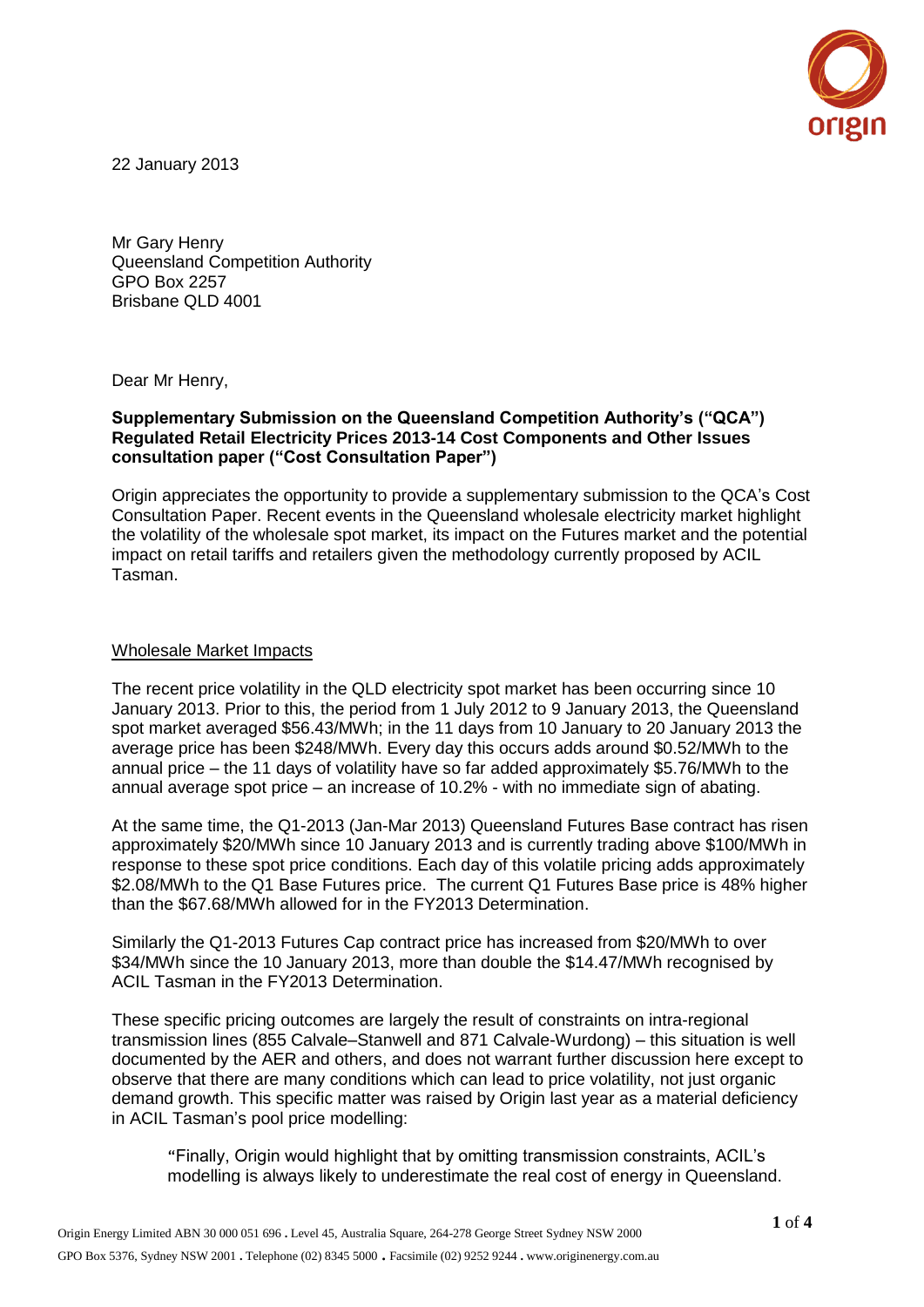

Transmission constraints are a significant driver of pool price volatility in Queensland with the recent Calvale-Wurdong transmission constraint during the first quarter of 2012 adding over \$4/MWh to the quarterly pool price. This in a significant omission but is probably not a priority given the many other issues with ACIL's modelling approach and current unrealistic outcomes."



There are a number of important features of this current price volatility which highlight deficiencies in ACIL Tasman's proposed tariff methodology:

- The ability of spot prices and Futures market prices to rise materially from their lows, as highlighted in Origin's recent submission to the Cost Consultation paper.
- Price events often come swiftly and without warning, with no gentle transition to the new pricing level or a signal it is coming; conversely ACIL Tasman has advised the QCA that any material increase in market prices is unlikely in the next 3-5 years.
- The price increases observed are not related to predictable load patterns, nor reflect a meaningful change in the supply/demand balance, but have arisen from a technical opportunity for the supply side to bid in a way that achieves these prices. Consequently these price events cannot be responded to in the short term as they do not reflect a logical signal that the market can prepare for (eg. price is not following demand for electricity).
- These price events reflect the fact that wholesale prices in Queensland have been unsustainably low in recent years. The supply side will continue to apply upward pressure to wholesale prices to maintain the economic viability their businesses. This current example, along with recent mothballing of NEM generation capacity, are rational supply side responses which will continue until prices achieve a fair long term economic return.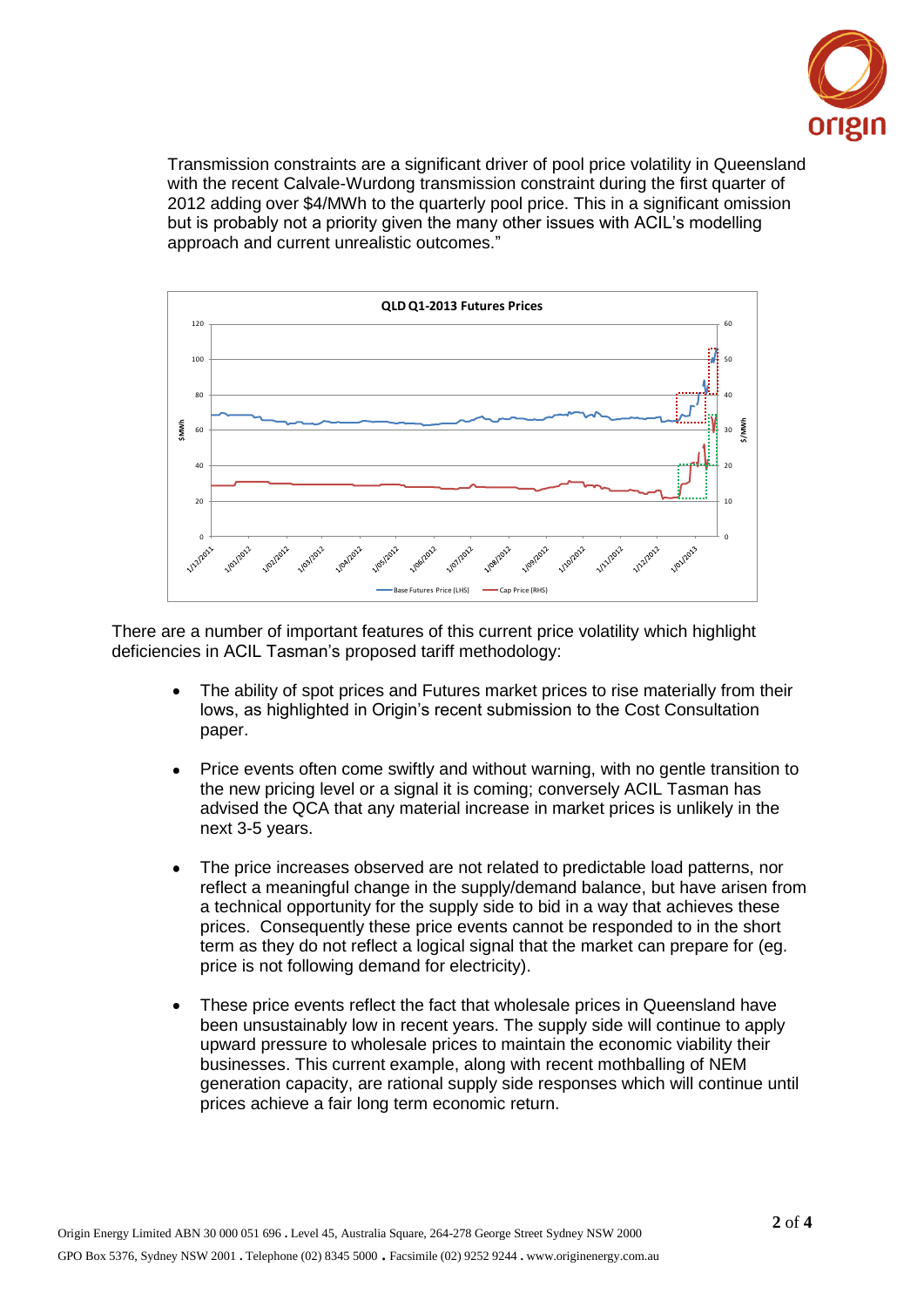

## Risks for Retailers

Notably this particular example does not alter the FY2013 tariff as it has already been set. The FY2013 tariff was set based on the median of ACIL Tasman's Market Based scenarios, while recent spot price events materially exceed their Q1 median scenario. While the market expects these price events to occur, at the time the market had considered it unlikely for FY2013 and therefore were not reflected in the Futures prices used by ACIL Tasman to set the FY2013 tariff. While not directly addressing the issue of subsequent movement in Futures prices post May when the tariff is determined, Origin support ACIL Tasman's proposal to adopt at least a 95<sup>th</sup> percentile scenario for their Market Based methodology, and strongly suggest the 99<sup>th</sup> percentile recognising the materiality of events in the tail of the distribution.

ACIL Tasman's methodology implies a retailer will have completed all hedging for the coming financial year by the preceding May, yet Futures trading volumes indicate that this is not the case in practice. To the extent a retailer does not follow this theoretical hedging strategy in structure or timing, there are material risks which are not accommodated within the proposed tariff. This mismatch between wholesale market dynamics and retail tariffs weakens the viability of Retailers as they remain exposed to these wholesale market movements which the tariff does not reflect. As these price events occur in order to achieve a fair long run average wholesale price; retailers bear the material risk that increases in the wholesale market price are not reflected in the retail tariff. The absence of an adequate risk premium to accommodate Futures price changes post May, increases the likelihood of Retailer of Last Resort events for an exposed retailer (either exposed to spot prices, or quite reasonably still purchasing Futures contracts throughout the year).

## Risks for Customers

In this particular example the FY2014 Futures contracts have been largely unaffected as the intra-regional constraints underlying these prices are expected to be built out by early 2014. However there are many ways in which price volatility can occur and evidence of the supply side willingness to use them.

In the event that future price shocks do flow into Futures prices such that they affect tariff determinations by the QCA, these risks rest with the consumer via the tariff. Given the need for the supply side to achieve sustainable price levels; the fact the Futures and spot markets have been priced at cyclical lows in recent years; and that movements from these levels have been evidenced to be very strong and volatile when they do occur, the retail tariff could exhibit significant volatility in the foreseeable future; contrary to the advice of ACIL Tasman.

The National Electricity Objective, as enshrined in the National Electricity Law is to *"promote efficient investment in, and efficient operation and use of electricity services for the long term interests of consumers … with respect to price, quality, safety, reliability and security of supply".* If the tariff dynamics are distorted by regulatory assumptions that are removed from the actual market risks, the incentives for investment and innovation to deliver consumer benefits are at significant risk, thereby threatening the financial viability of the industry. Further, the volatility of retail tariffs from their linkage to Futures market pricing is at odds with the provision of stable and predictable pricing outcomes for customers, and inconsistent